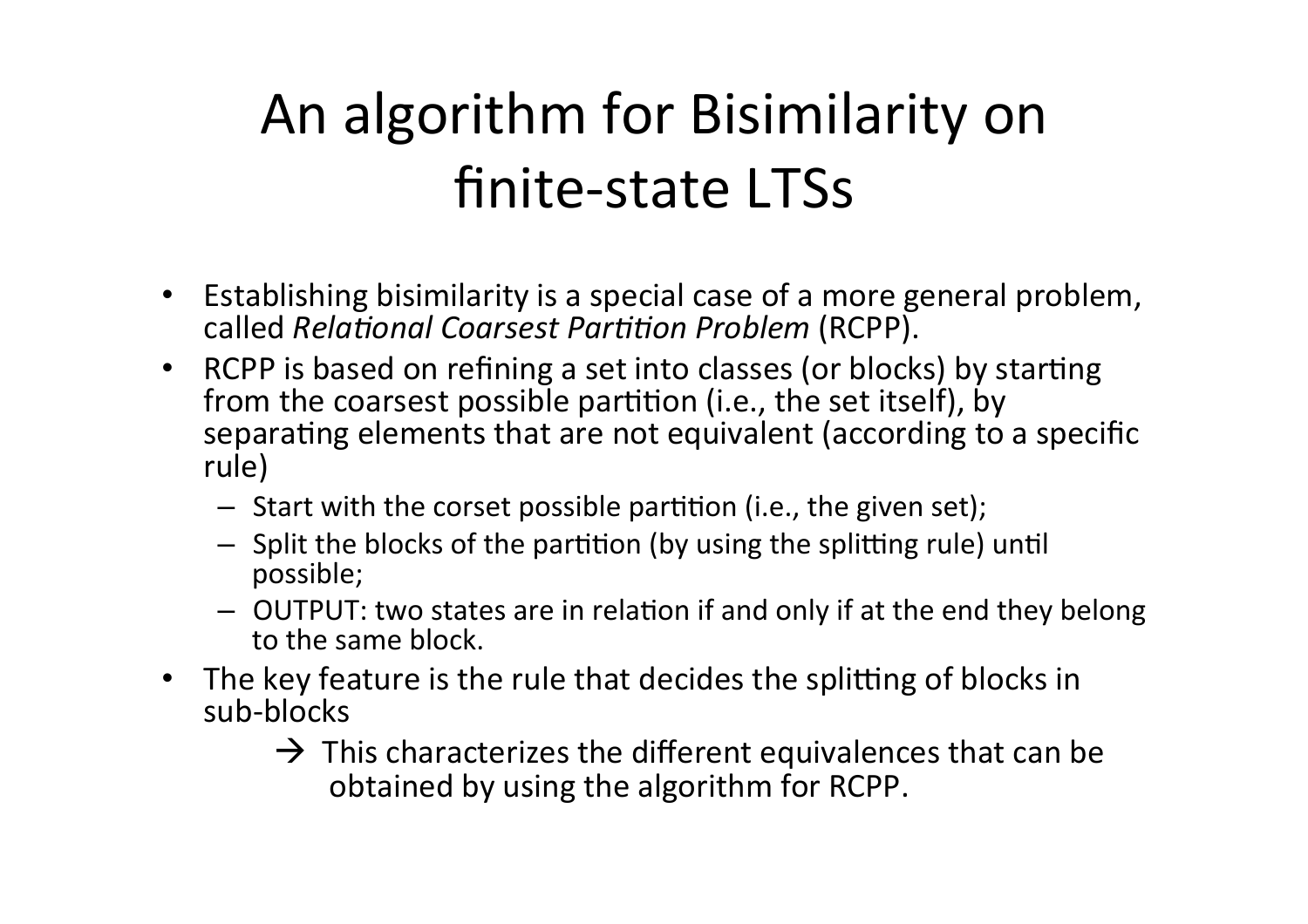- Let B be a generic block of a partition and s and t be two states belonging to B
- Let us call block(s) the set of states belonging to the same block as s.
- According to bisimilarity, s and t must be separated (and, hence, B must be split) iff:

 $\exists \alpha, s' \text{ s.t. } s \stackrel{\alpha}{\rightarrow} s' \land \forall t' (t \stackrel{\alpha}{\rightarrow} t' \lor t' \notin block(s'))$ 

- We shall use an alternative condition (equivalent to the splitting rule given above).
- Define  $\textrm{tgt}_{\alpha}(s) = \{B': \exists s'. s \alpha > s' \land s' \in B'\}$
- The alternative splitting condition is:

 $\exists \alpha$ . tgt<sub> $\alpha$ </sub>(s)  $\neq$  tgt<sub> $\alpha$ </sub>(t)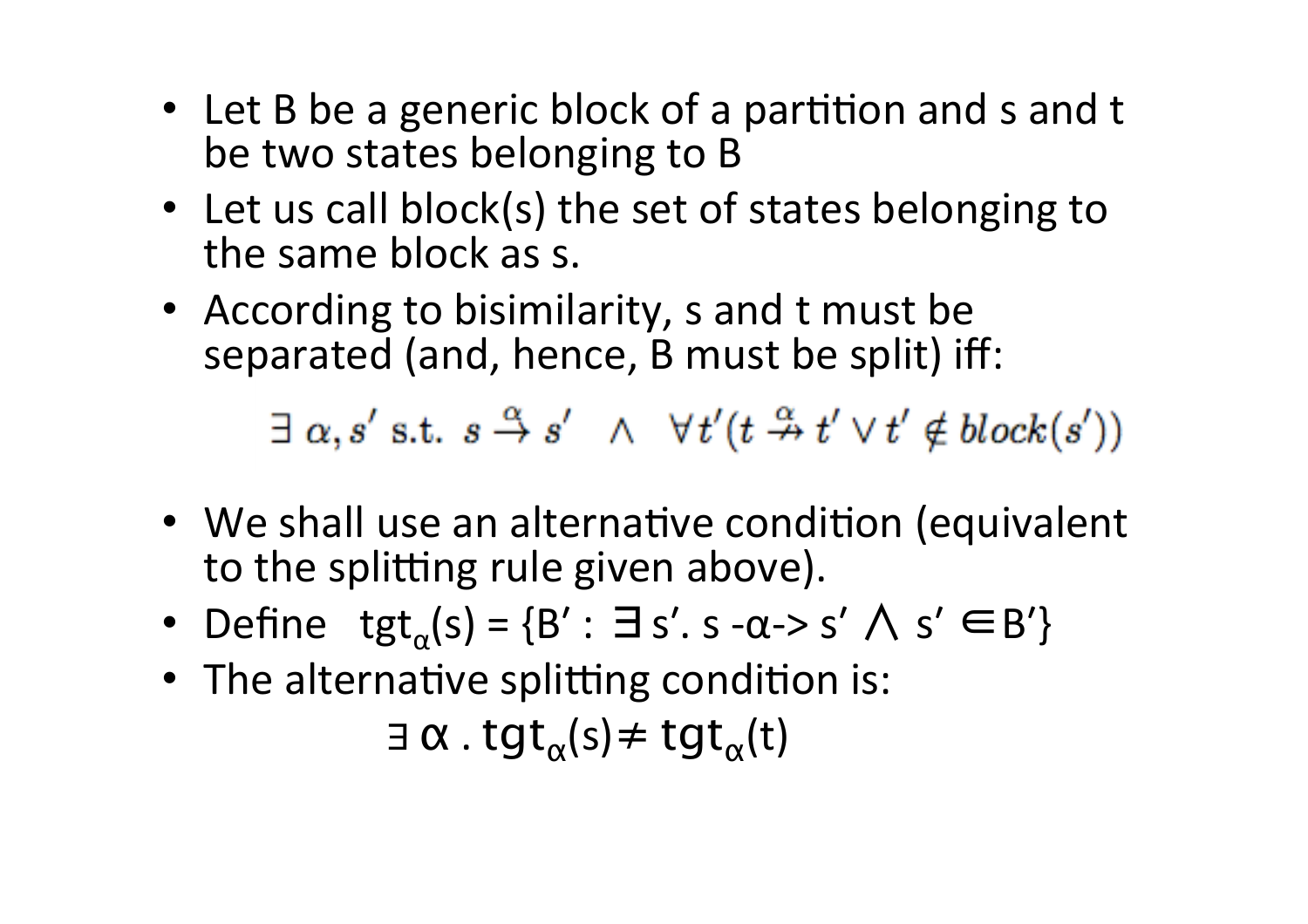### Main Algorithm

```
INPUT: LTS=(S, A, \rightarrow), s,t∈S
```

```
P \leftarrow \{S\}LOOP: forall B∈P do
                   for all \alpha \in \Lambda do<br>
I \leftarrow split(B, \alpha, P)
                          if I \neq \{B\} then
                                 P \leftarrow (P \setminus \{B\}) \cup I						goto LOOP	
             forall B \in P do<br>
if {s,t} \subseteq B then return true
             return false
```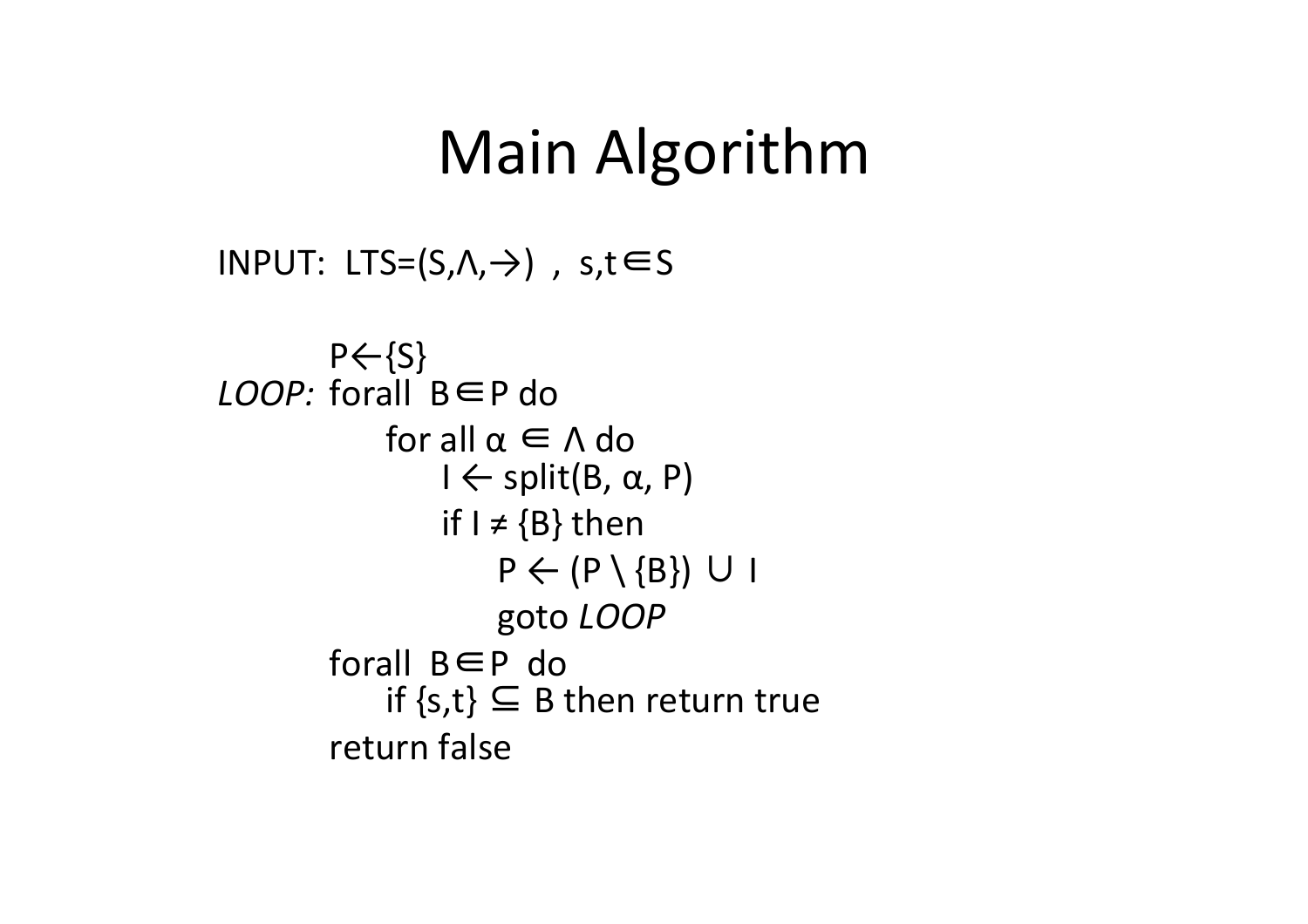## Splitting Algorithm

INPUT:  $(B, \alpha, P)$ 

 s∈B  $B1 \leftarrow \emptyset$   $B2 \leftarrow \emptyset$ forall  $t \in B$  do if tgt<sub>a</sub>(s) = tgt<sub>a</sub>(t) then  $B1 \leftarrow B1 \cup \{t\}$ else B2  $\leftarrow$  B2 ∪ {t} if B2 =  $\emptyset$  then return {B} else return {B1, B2}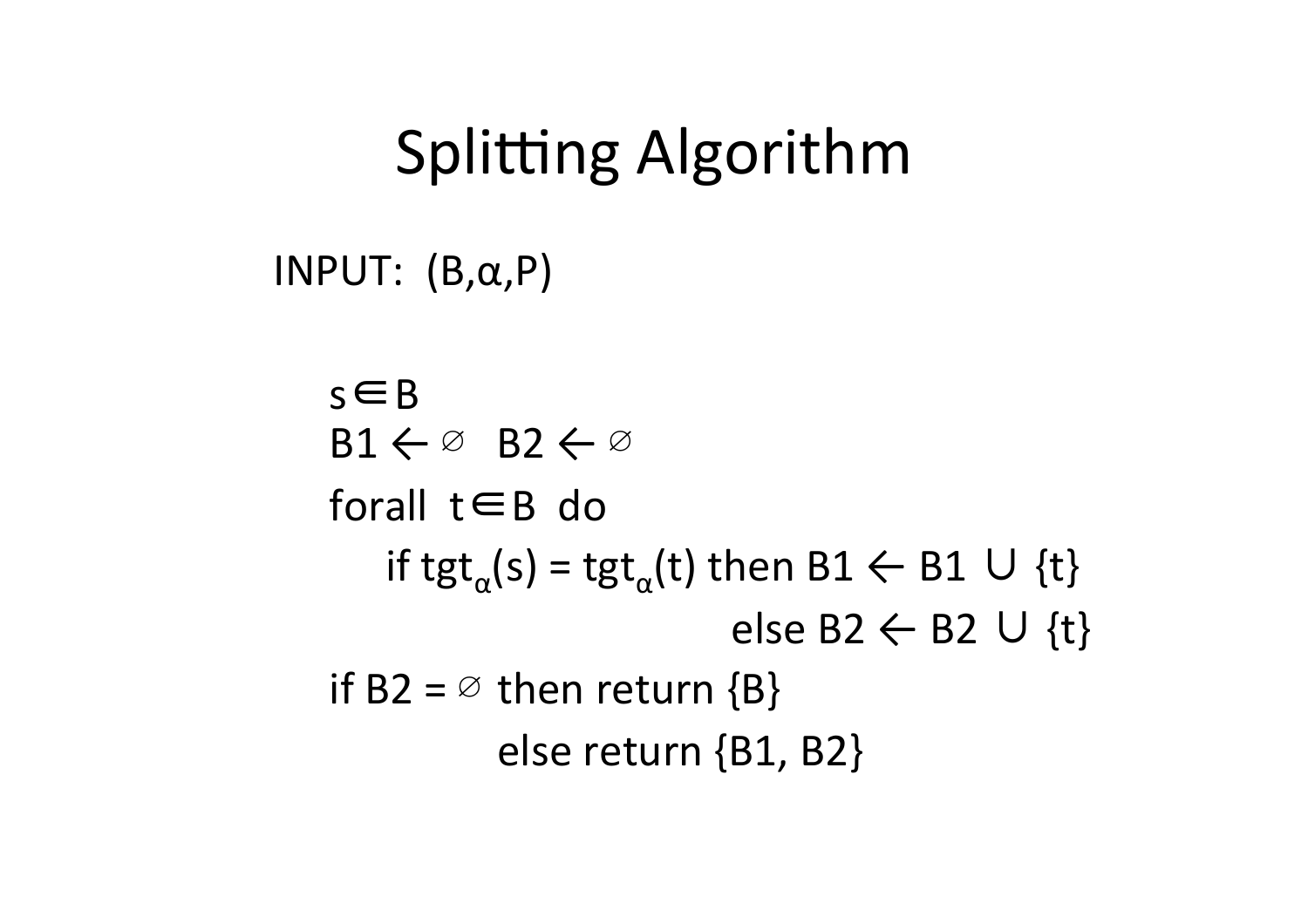## An Example

| Assigned Value | <b>State</b>             |
|----------------|--------------------------|
|                | $a \bar{a}$              |
|                | $a\bar{a}+\bar{a}a+\tau$ |
|                | $\boldsymbol{a}$         |
|                | a                        |
|                |                          |



- $P = \{\{1, 2, 3, 4, 5\}\}$ :
	- Choose a and  $B = \{1,2,3,4,5\}$
	- $-$  tgt<sub>a</sub>(1) = tgt<sub>a</sub>(2) = tgt<sub>a</sub>(4) = {B}; tgt<sub>a</sub>(3) = tgt<sub>a</sub>(5) =  $\varnothing$
	- $-$  split(B, a, P) replaces B by two sub-blocks in P
- $P = \{\{1,2,4\}, \{3,5\}\}$ :
	- Choose  $\underline{a}$  and  $B = \{1,2,4\}$
	- tgt<sub>a</sub>(1) = tgt<sub>a</sub>(2) = {B}, whereas tgt<sub>a</sub>(4) =  $\varnothing$
	- $-$  split(B, $\overline{a}$ ,P) replaces B by two sub-blocks in P
- $P = \{\{1,2\},\{4\},\{3,5\}\}$ :
	- Choose <u>a</u> and B =  $\{3,5\}$
	- tgt<sub>a</sub>(3) = {B} whereas tgt<sub>a</sub>(5) =  $\emptyset$
	- $-$  split(B, $a$ ,P) replaces B by two sub-blocks in P
- With  $P = \{\{1, 2\}, \{4\}, \{3\}, \{5\}\}\$ , every block and action lead to no other split
- Because 1 and 2 are in the same block, a a and  $a + a + b$  are bisimilar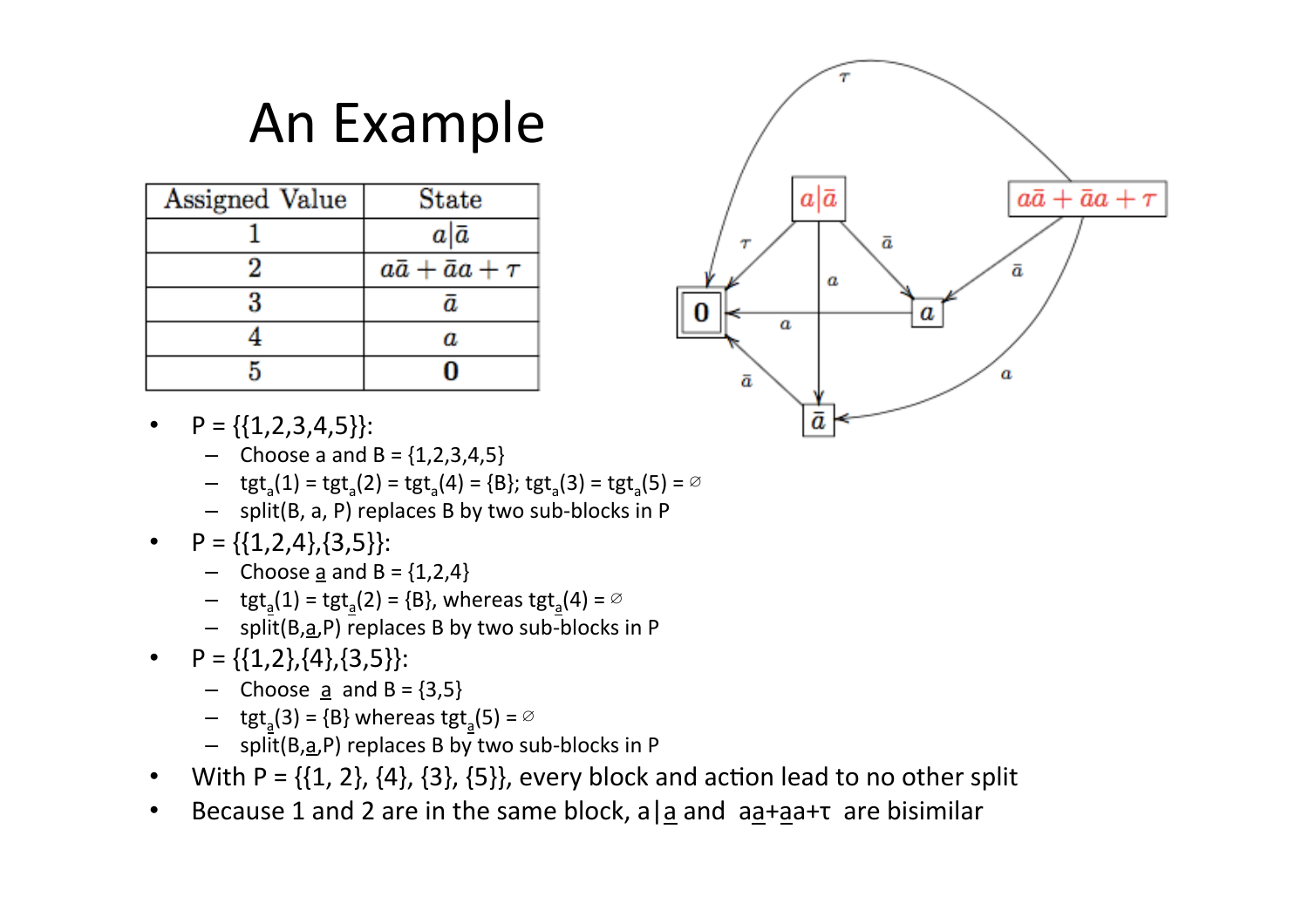• The algorithm can also be used to prove that two processes are NOT equivalent, e.g.



- Like before, we arrive at  $P = \{\{1, 2\}, \{4\}, \{3\}, \{5\}\}\$
- But now, if we choose  $B = \{1, 2\}$  and action  $\tau$ , we can further split B into  $\{1\}$  and  $\{2\}$
- So, a a and aa+aa are NOT bisimilar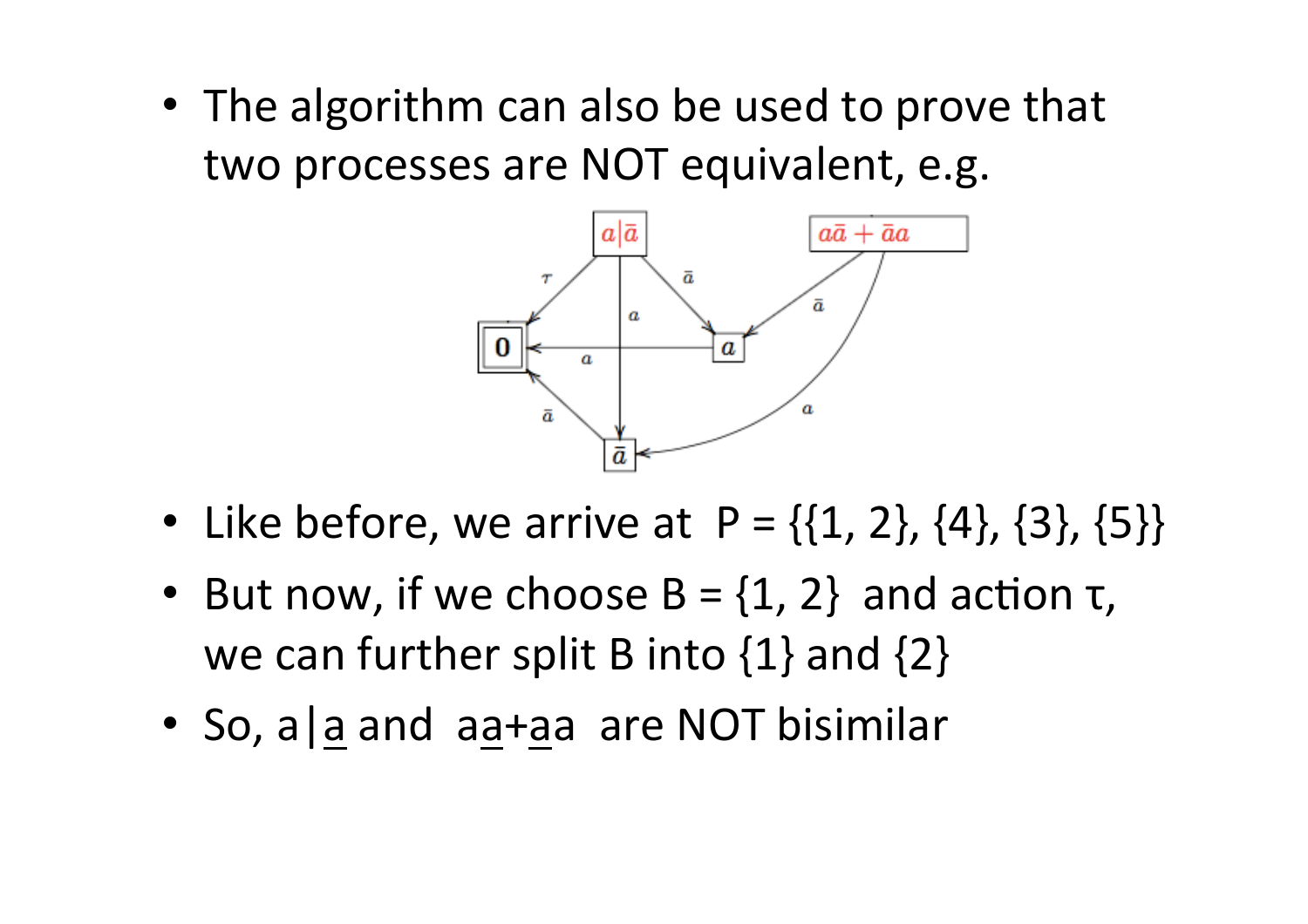#### Correctness Proof

- The algorithm always terminates
	- every cycle works on a finite number of elements
	- $-$  the cardinality of P is at most  $|S|$  (one state in every block)
	- $-$  in this case, no block can be further split  $\rightarrow$  this ensures termination!
- Let  $P_f$  be the partition at the end of the algorithm; then,

s~t IFF  $\exists B \in P_f$ . {s,t}⊆B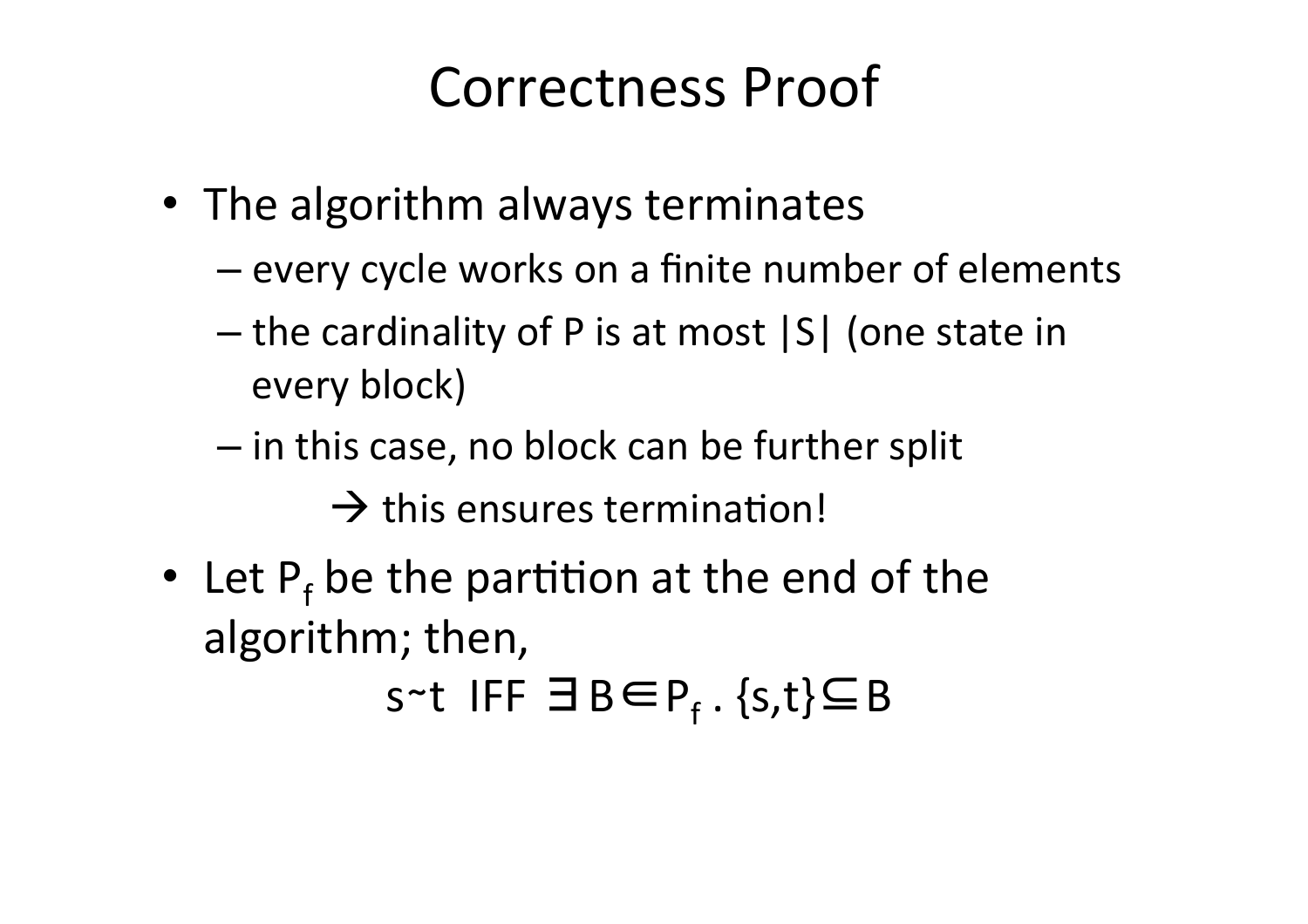IF: 

- $-$  Hyp: s~t Th:  $\exists B \in P_f$ . {s,t} $\subseteq B$
- $-$  By contradiction, s and t are in different blocks of the final partition
- $-$  At the beginning of the algorithm, P had a single block containing all the states
- $-$  s and t have been divided in a certain step of the algorithm, say the  $(i + 1)$ -th
	- $\rightarrow$  at step i, there was a partition P<sub>i</sub> = {B<sub>1</sub>,B<sub>2</sub>,...,B<sub>k</sub>} such that  $\exists j : 1 \le j \le k \cdot \{s, t\} \subseteq B_j$

→ P<sub>i+1</sub> = {B<sub>1</sub>,B<sub>2</sub>,..., B<sub>j</sub>',B<sub>j</sub>'',...,B<sub>k</sub>} with s∈B<sub>j</sub>' and t∈B<sub>j</sub>''

– If s and t have been separated,  $\exists \alpha$ . tgt<sub>α</sub>(s) ≠ tgt<sub>α</sub>(t)

$$
\rightarrow \qquad \exists s': s \stackrel{\alpha}{\rightarrow} s' \ \land \ \forall \ t'(t \stackrel{\alpha}{\nrightarrow} t' \lor block(s') \neq block(t'))
$$

 $\exists t': t \stackrel{\alpha}{\rightarrow} t' \land \forall s'(s \stackrel{\alpha}{\rightarrow} s' \lor block(t') \neq block(s'))$ 

– This contradicts s∼t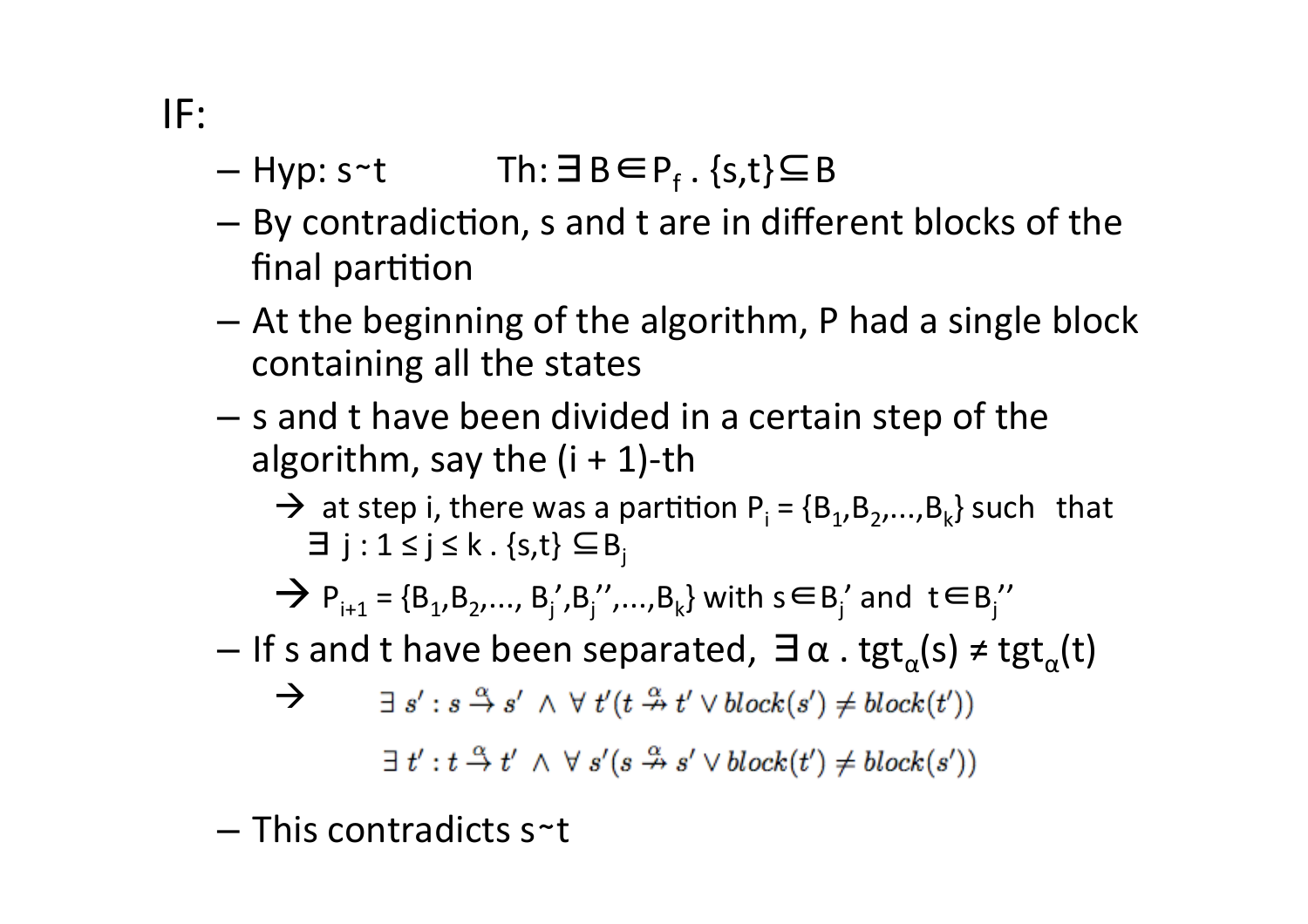#### ONLY IF:

- Hyp:∃B∈P<sub>f</sub>.{s,t}⊆B Th: s~t
- Define R = { $(x, y) \in B \times B$  : ∃ B ∈ P<sub>f</sub>}
- we prove that R is a bisimulation (notice that  $\{s,t\}$ belongs to R by construction)
- $-$  It is symmetric, so it is enough that is a simulation
- $-$  Let  $(x,y) \in R$  and  $x -\alpha$  -> x'
- $-$  The block of x is no more splittable (the algorithm has terminated)
	- $\rightarrow$  tgt<sub>a</sub>(x) = tgt<sub>a</sub>(y)  $\rightarrow \exists y' : y - \alpha \rightarrow y'$  and block(x') = block(y')  $\rightarrow$  x' and y' belong to the same block in P<sub>f</sub>
	- $\rightarrow$  By construction,  $(x', y') \in R$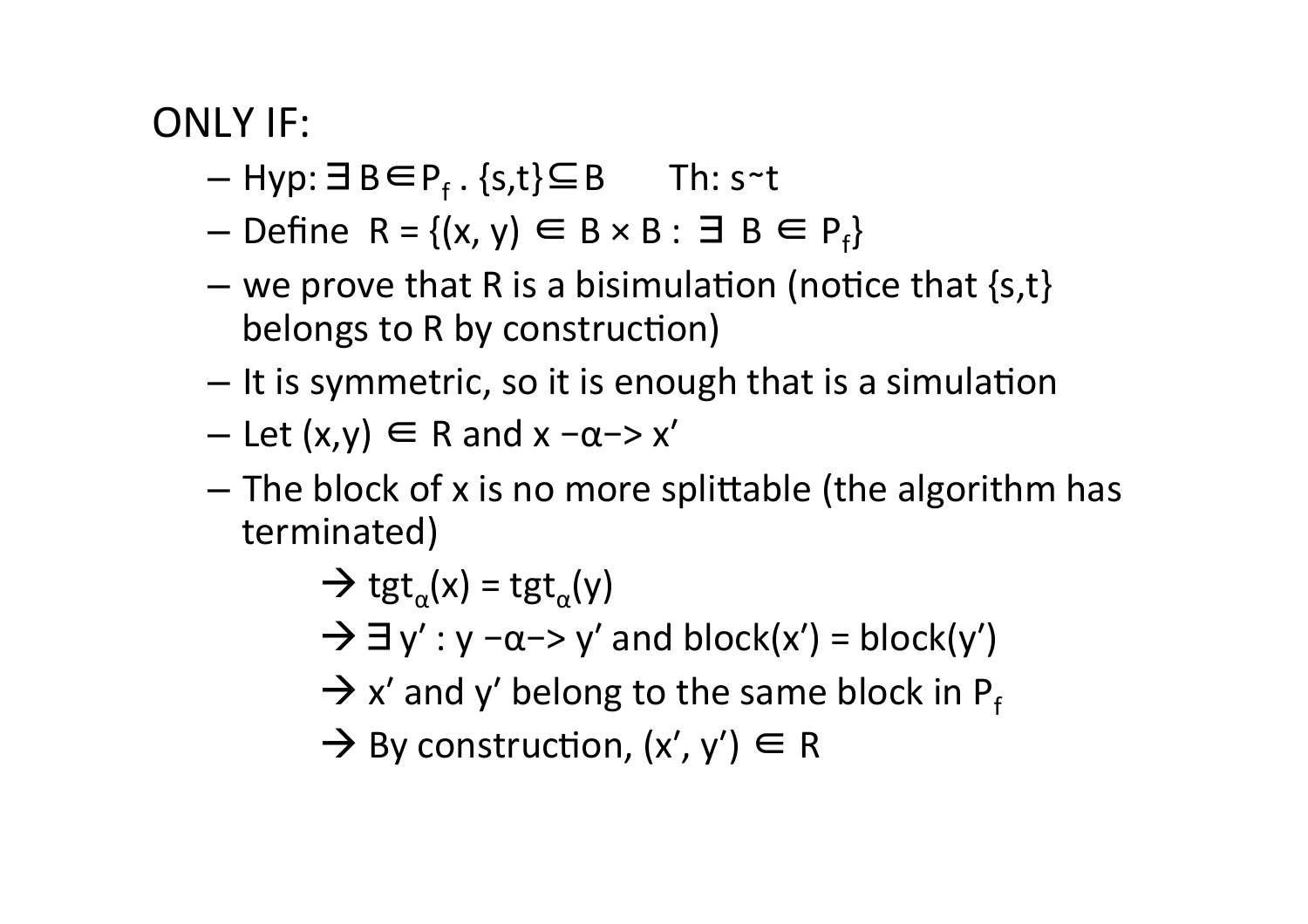# **Complexity**

- Let  $(S,\Lambda,-)$  be an LTS with  $|S|=n$ and $|->|=m$
- The final loop costs  $O(n)$
- The loop *LOOP* is executed every time there is a partitioning  $\rightarrow$  at most O(n) times
- For the nested for-loops:
	- $-$  One loop for every block  $B \in P$
	- $-$  One loop for every label α ∈ Λ
	- $-$  The check I  $\neq$  B can be performed in constant time, so as operation  $P \leftarrow (P \setminus \{B\}) \cup I$
	- $-$  So the real cost is due to function *split*

 $P \leftarrow \{S\}$  $LOOP:$  forall  $B \in P$  do for all  $\alpha \in \Lambda$  do  $I \leftarrow split(B, \alpha, P)$ if  $I \neq \{B\}$  then  $P \leftarrow (P \setminus \{B\}) \cup I$ goto LOOP forall  $B \in P$  do if  $\{s,t\} \subseteq B$  then return true return false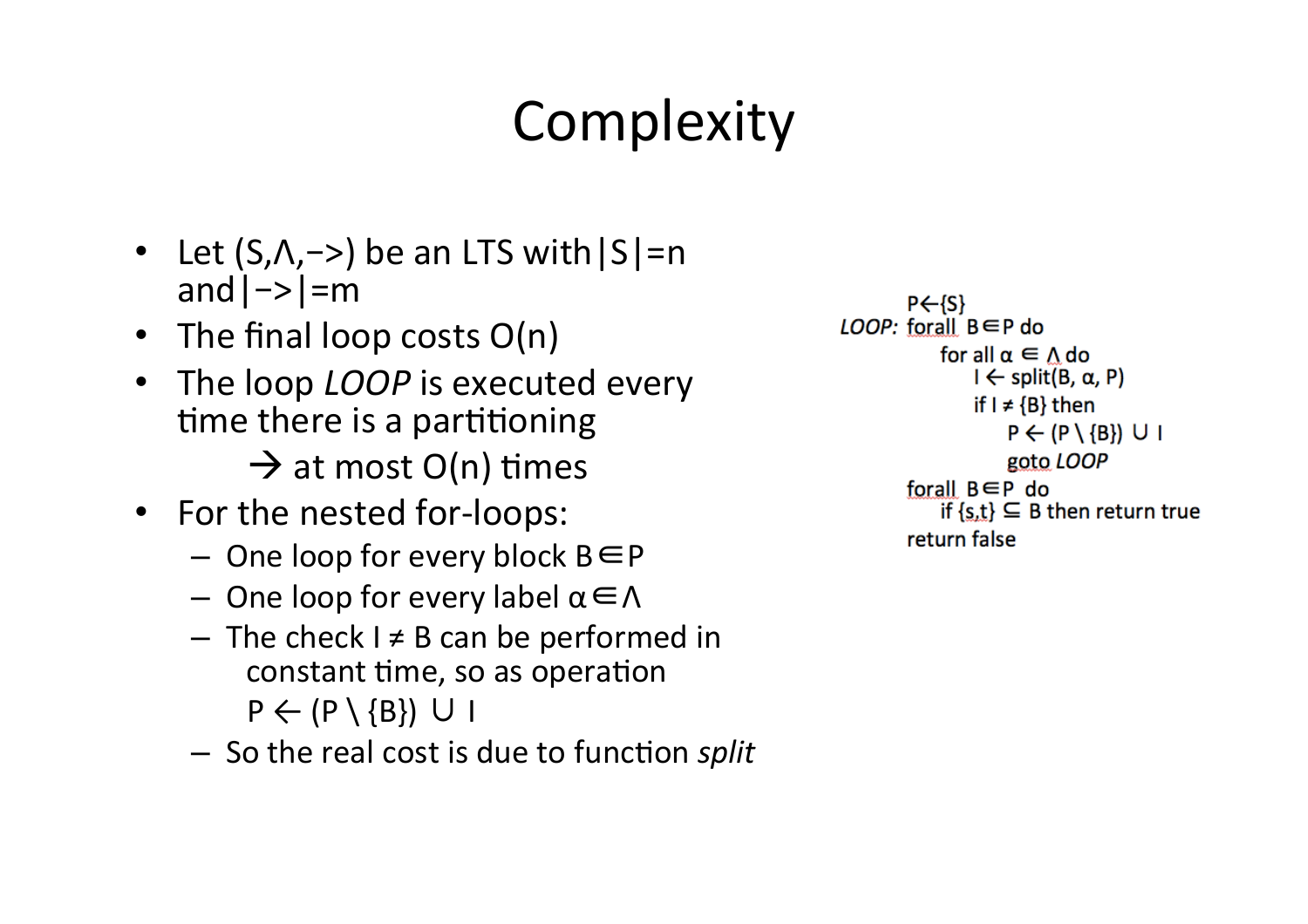- One loop for every state t belonging to the chosen block B
- The check tgt<sub>a</sub>(s) = tgt<sub>a</sub>(t) performed for the chosen states s and t
	- $\rightarrow$  We shall prove that this<br>
	check can be performed by<br>
	analyzing every  $\alpha$ -trans. from states belonging to B<br>only once

```
s \in BB1 \leftarrow \emptyset B2 \leftarrow \emptysetforall t \in B do
    if tgt\alpha(s) = tgt\alpha(t) then B1 \leftarrow B1 \cup {t}
                                 else B2 \leftarrow B2 \cup {t}
if B2 = \emptyset then return {B}
              else return \{B1, B2\}
```
• So, the overall cost of the nested for-loops is

$$
\sum_{B \in \mathcal{P}} \sum_{\alpha \in \Lambda} \sum_{t \in B} |\{t' : t \stackrel{\alpha}{\to} t'\}| = \sum_{B \in \mathcal{P}} \sum_{t \in B} \sum_{\alpha \in \Lambda} |\{t' : t \stackrel{\alpha}{\to} t'\}| = \sum_{t \in S} \sum_{\alpha \in \Lambda} |\{t' : t \stackrel{\alpha}{\to} t'\}| = |\to| = m
$$

Thus, the total cost is  $O(nm)$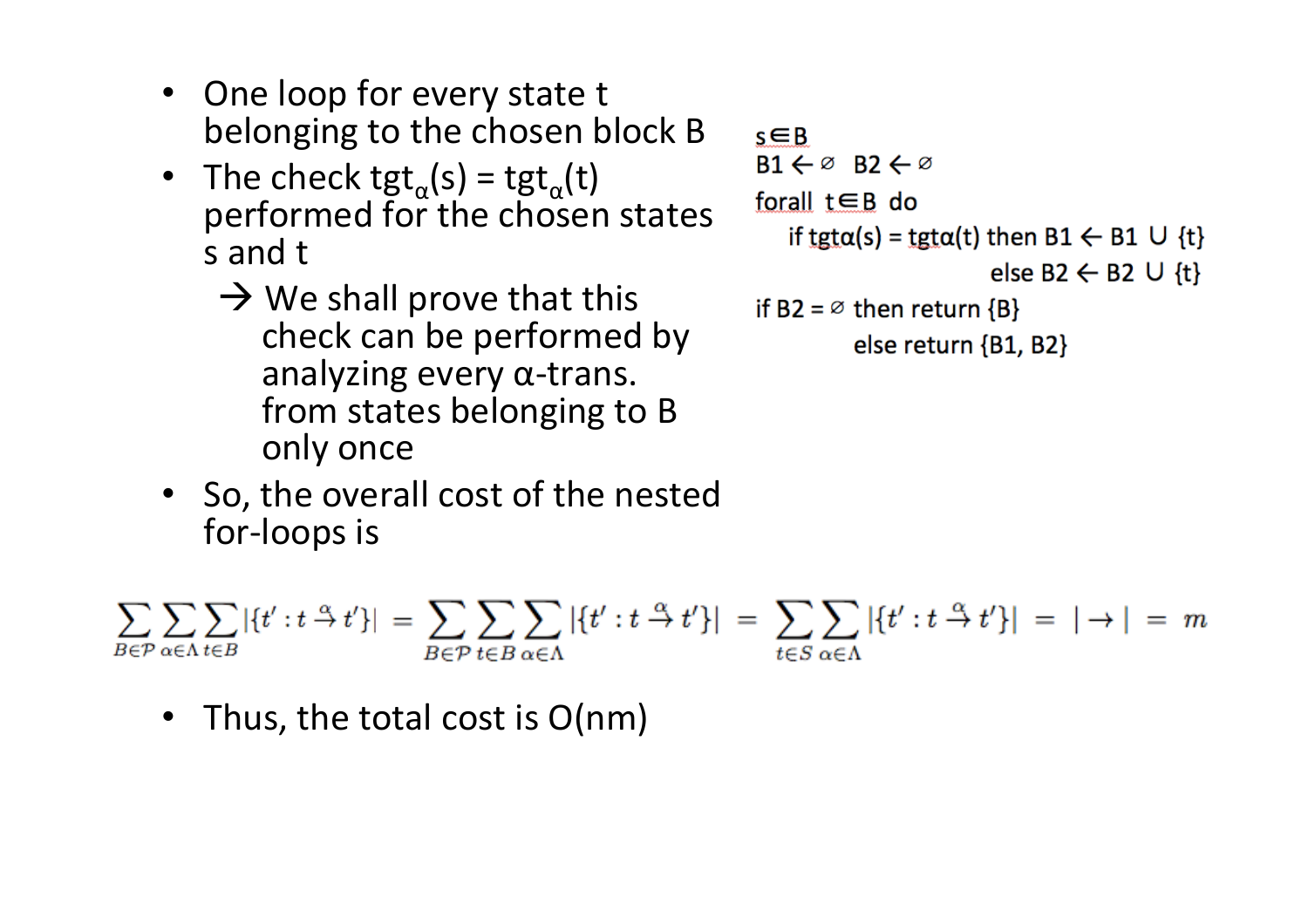## On efficiently handling blocks

- Symbolic representation of blocks
- Every block is a list of states and is associated to a binary string (+ lexicographic ordering)
- The starting block contains all states and has index 0
- When a block is split, the resulting sub-blocks are associated to the string of the original block with a new final bit, respectively 0 and 1

Example: 

- $-$  let S = {1, 2, 3, 4, 5} have index 0
- the first split produces  $(B1 = \{1, 2, 4\}, B2 = \{3, 5\})$
- Their associated binary strings will be 00 (for B1) and 01 (for B2)
- If then B2 is split into (B3 =  $\{3\}$ , B4 =  $\{5\}$ ), then the associated strings will be 010 (for B3) and 011 (for B4)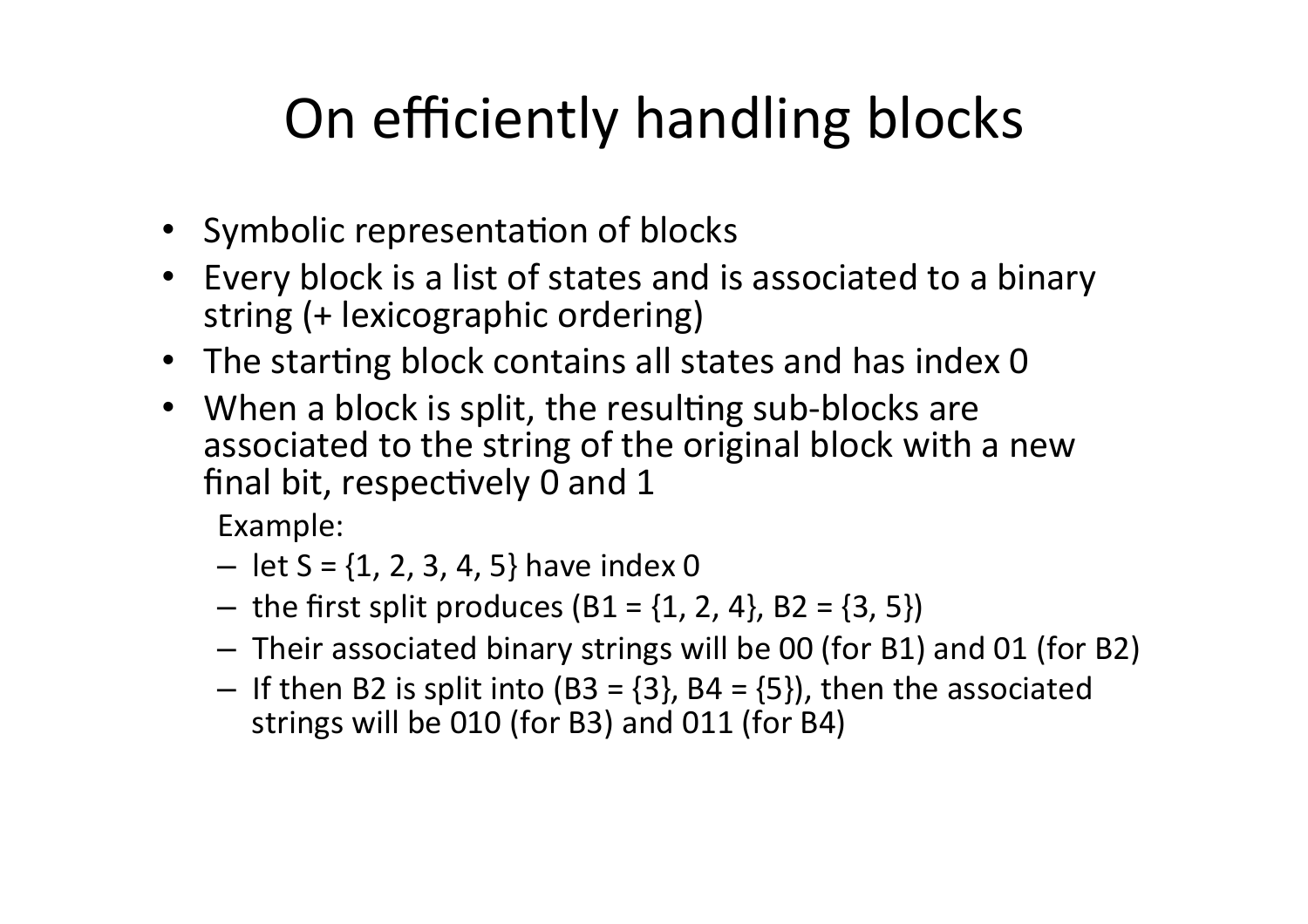- Then, we can consider the transition relation as a collection of triples  $(s, \alpha, \sigma)$ , whenever s  $-\alpha \rightarrow s'$ ,  $s' \in B$  and  $\sigma$  is the binary index of B
- We fix an ordering on states and actions and lexicographically order the triples above
	- $-$  At the beginning this costs O(mlogm)
	- $-$  Every update of a block entails updating the triples that lead to that block (REMARK: this does NOT require a new ordering!)

 …

• We obtain a matrix  $(mx3)$ that looks like this: 

Example: 

| (s <sub>1</sub> )<br>(s <sub>1</sub> ) | $\alpha_{1,1}$<br>$\alpha_{1,2}$  | $\sigma^{\vphantom{\dagger}}_{1,1}$ )<br>$\sigma_{1,2}$ ) |
|----------------------------------------|-----------------------------------|-----------------------------------------------------------|
| (s <sub>1</sub> )<br>(s,               | $\alpha_{1,k1}$<br>$\alpha_{2,1}$ | $\sigma^{\,}_{1, k1})$<br>$\sigma_{2,1}$ )                |
| (s <sub>2</sub> )                      | $\alpha_{2,k2}$                   | $\sigma_{2,k2}$                                           |
| $(s_{n}$                               | $\alpha_{\rm n,1}$                | $\sigma_{n,1}$ )                                          |
| $(s_{n}$                               | $\alpha_{n,kn}$                   | $\sigma_{n,kn}$                                           |

| $(\mathsf{S}_1)$ | $\alpha_{1}$ | 00) |
|------------------|--------------|-----|
| $(\mathsf{S}_1)$ | $\alpha_{2}$ | 01) |
| $\mathsf{S}_1$   | $\alpha_{2}$ | 11) |
| .                |              |     |

If we split 01 (into 010 and 011), wherever s1 has to go, the matrix will be

| $\ddot{\phantom{a}}$ |              |      |
|----------------------|--------------|------|
| $(\mathsf{S}_1)$     | $\alpha_{1}$ | 00)  |
| (s <sub>1</sub> )    | $\alpha_{2}$ | 01b) |
| (s <sub>1</sub> )    | $\alpha_{2}$ | 11)  |